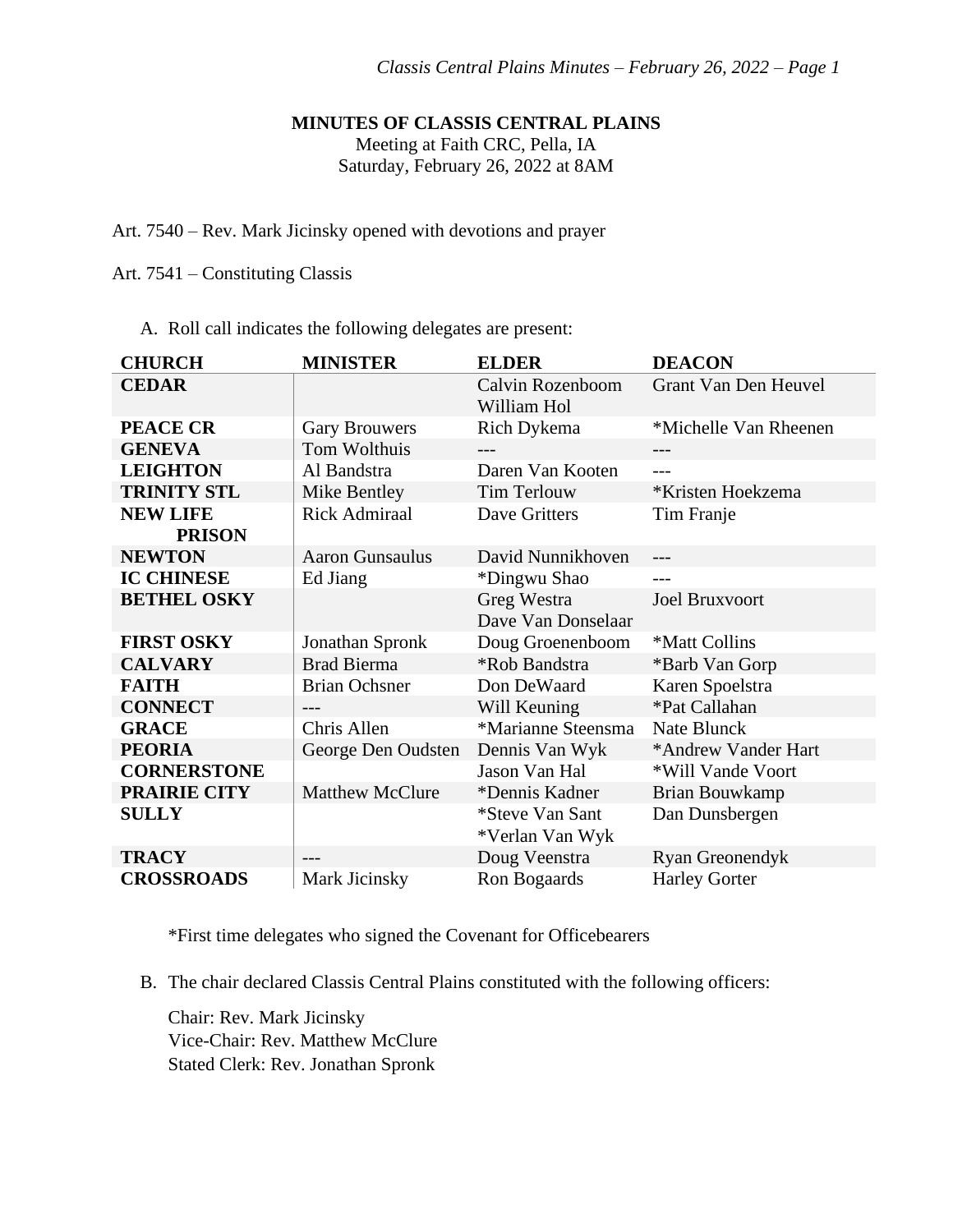C. The chair welcomed the following Synodical Deputies via Zoom:

Rev. Rus Boersma (Classis Northcentral Iowa) Rev. Cliff Hoekstra (Classis Iakota) Rev. Phil Westra (Classis Heartland)

Art. 7542– Church Order Art. 14b Release for Rev. Ed Jiang

- A. Rev. Ed Jiang has accepted a call to the Chinese Bible Church of Maryland. His new church is independent and is not interested in "borrowing" him from the CRC. Therefore, Rev. Jiang and the Iowa City Chinese Church have requested that Classis grant him an Art. 14 release from ministry that will end his ministerial time in the CRC.
- B. **Motion made and supported to declare via Art. 14b that Rev. Ed Jiang is honorably released from the office of minister of the Word in the Christian Reformed Church in North America effective Feb. 27, 2022.**

#### **Carried**

- C. The synodical deputies concurred.
- D. The chair thanks the synodical deputies for their work and releases them from the Zoom.

Art. 7543 – Church Art. 18 – Retirement request for Rev. Thomas Wolthuis – from Peace CRC

A. **Motion made and supported to approve an Art. 18 retirement due to age for Rev. Thomas Wolthuis, effective June 5, 2022**

#### **Carried**

B. Rev. Gary Brouwers leads the delegates in a time of prayer for Rev. Jiang and Rev. Wolthuis, thanking God for their service to the CRC and our Classis.

Art. 7544 – Classical Leadership Team (Interim Committee), Rev. Brian Ochsner, reporting

## A. **Motion made and supported to approve the work of the Classical Leadership Team Carried**

Art. 7545– Classis Finance Committee/Treasurer Report, Don De Waard, reporting

- A. Financial report for March 2021-Feb. 2022 is presented *(report is listed at end of minutes – p. 5-6)*.
- B. **Motion made and supported to approve the financial report for March 2021-Feb. 2022**

### **Carried**

C. **Motion made and supported to approve the recommendation of the Finance Committee to send \$25,000 out of existing funds to Dordt University**

**Carried**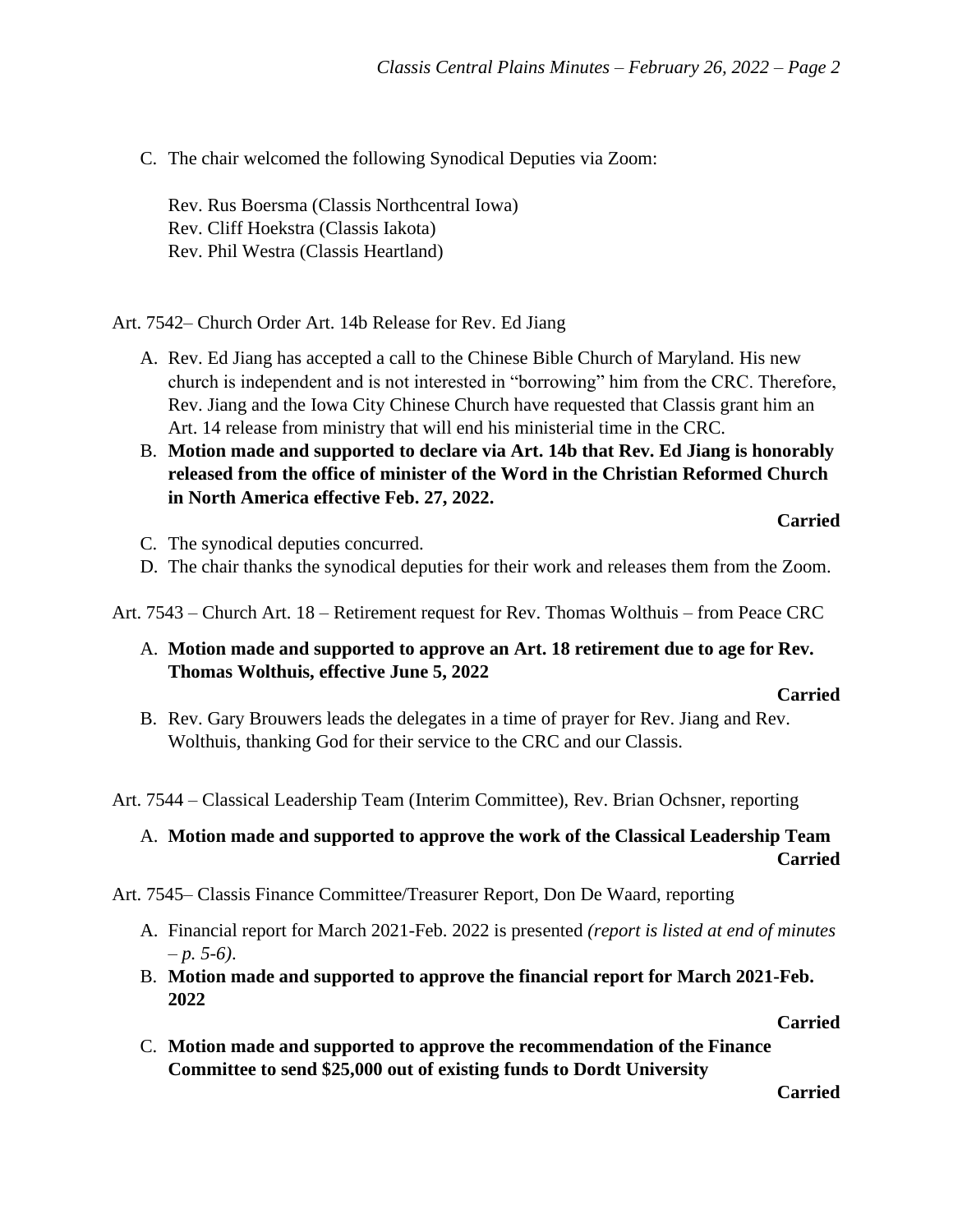D. **Motion made and supported to to raise the Pulpit Supply Reimbursement honorarium to \$150 per service.**

### **Carried**

- E. 2021-22 Budget is presented *(budget is listed at end of minutes p. 7)*
- F. **Motion made and supported to approve the 2022-23 Budget.**

### **Carried**

Art. 7546 – Classis Nomination Committee

- A. Ballot is presented to delegates for voting. The following Classis positions are elected:
	- a. Classis Missions Committee Ivan Mulder (lay member)
	- b. Classis Regional Pastor Rev. Brian Ochsner
	- c. Synod 2022 Delegates
		- i. Minister: Rev. Rick Admiraal
		- ii. Elder: Steve Holwerda
		- iii. Other Officebearer: Rev. Aaron Gunsaulus
		- iv. Minister Alternate: Rev. Michael Bentley
		- v. Other Officebearer Alternate: Rev. Brad Bierma
- B. **Motion made and supported to task Classis Leadership Committee to seek nominations and approve a Deacon delegate for Synod 2022**
	- a. After the meeting, Classis Leadership Committee approves Migael Randall as a Deacon delegate for Synod 2022

Art. 7547 – Classis received the following written and verbal reports for information:

- A. Stated Clerk Rev. Jonathan Spronk
- B. Classical Ministry Leadership Team Rev. Aaron Gunsaulus
- C. Classis Missions Committee Rev. George Den Oudsten reminds the delegates of church development funds that are available from Classis for churches to use for evangelistic and missional events.
- D. Ad Hoc Committee with Peoria CRC Rev. Aaron Gunsaulus notes that following the Feb. 2021 overtures from Peoria, Classis requested that Peoria council be in contact with the CRC OSJ/ORR. As of now, that conversation has not occurred, though the council of Peoria CRC does still intend to pursue that.
- E. CRC Council of Delegates Rev. Brian Ochsner
- F. World Renew Update for Classis

Art. 7548 – License to Exhort renewals

A. **Motion made and supported to approve two-year renewals for License to Exhort for the following individuals (through December 31, 2023): Bryan Bandstra, Larry Hanthorn, Jon Neifert**

**Carried**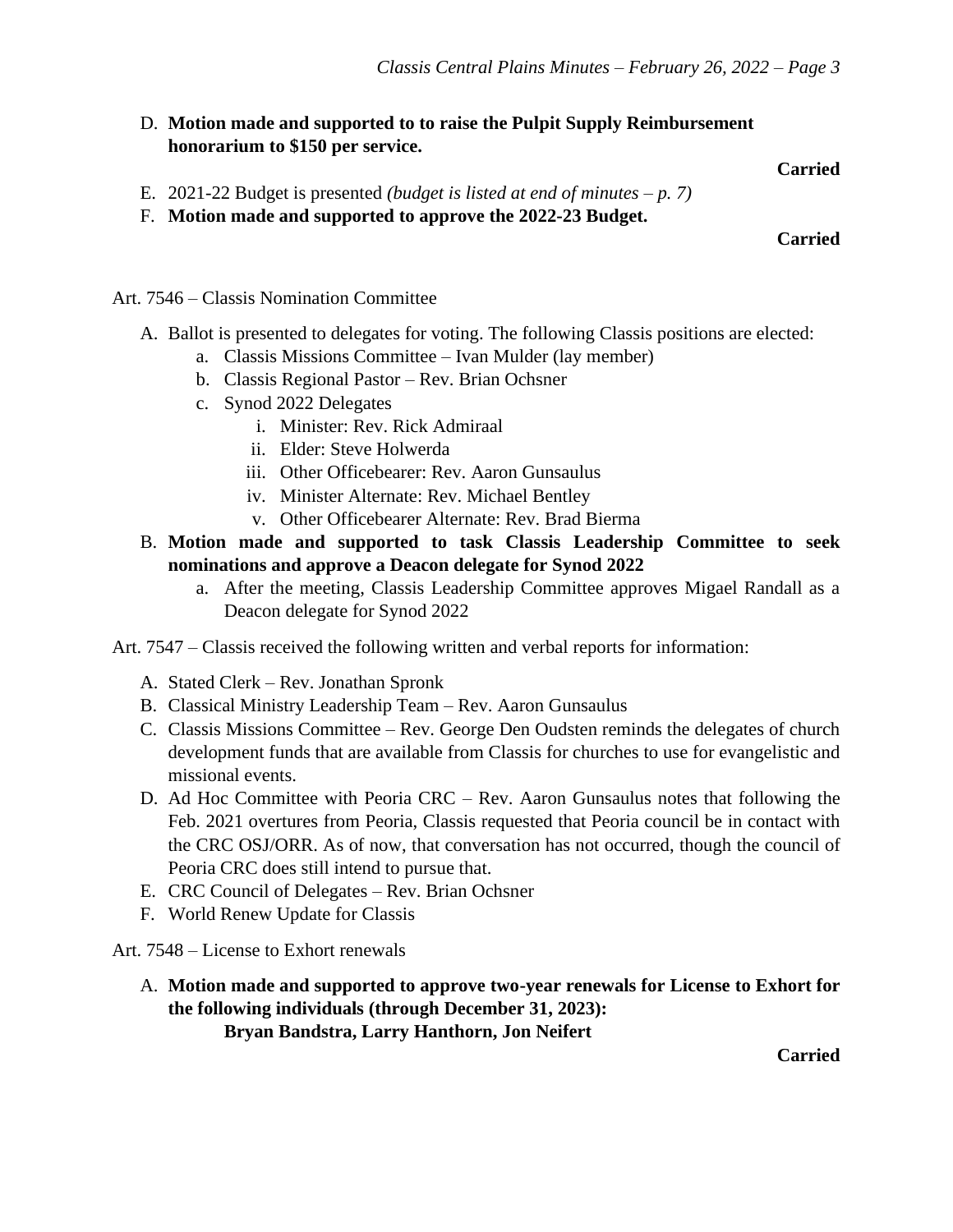Art. 7549– Communications from Churches

- A. The chair notes the following announcement from Peace CRC: Peace CRC of Cedar Rapids, IA will be celebrating 50 years of God's providential care on Aug. 20-21. We invite all friends, former staff, and past members to join us. For more information visit www.peacechurch-cr.org.
- B. The chair notes the announcement of Rev. Paul Bradford taking a new call and that his time at Cornerstone Pella will end March 27, 2022. The Cornerstone council has requested that in the vacancy Elder David Stevenson be given approval from Classis to administer the Lord's Supper in 2022.
	- **a. Motion made and supported to approve via C.O. Art. 55 that Elder David Stevenson be allowed to administer the Lord's Supper for 2022 at Cornerstone Pella during their vacancy.**

**Carried**

Art. 7550 – The following speakers addressed Classis on behalf of their ministries:

- A. Rev. Tyler Helfers Areopagus Campus Ministry at Iowa State University
- B. Rev. Rick Admiraal New Life Prison Church
- C. Delegates Rob Bandstra and Dave Gritters address Classis about the opportunity for Afghan refugee resettlement in the Pella area through Samaritans Purse ministries. Churches that are interested in participating in this ministry are encouraged to contact Calvary CRC Pella for more information.
- Art. 7551 Delegates entered into small group prayer time.
- Art. 7552 Rev. Mark Jicinsky closed the Classis meeting in prayer.
- Art. 7553 Classis adjourned.

Next regular session of Classis will be held on Thursday, May 19th (location to be determined). Agenda materials are due to statedclerk.centralplains@gmail.com by April  $30<sup>th</sup>$ .

Respectfully submitted

Rev. Jonathan Spronk

Stated Clerk, Central Plains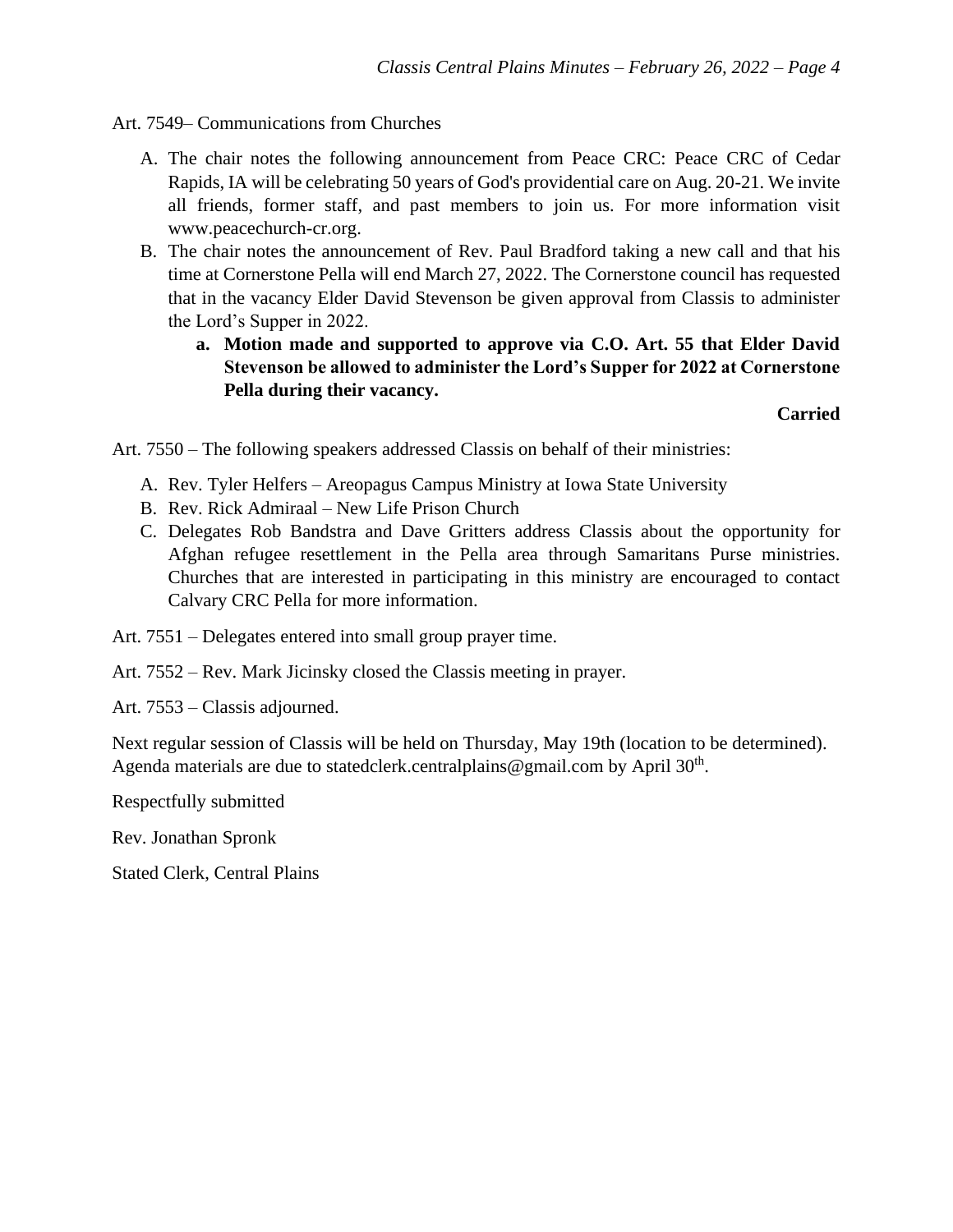# **Classis Financial Report**

March 1 - February 28, 2022

| Balance March 1, 2021                                                      |                             | \$132,579.58             |
|----------------------------------------------------------------------------|-----------------------------|--------------------------|
| Receipts:                                                                  | Ministry shares<br>Interest | \$186,876.30<br>\$115.35 |
| Disbursements:                                                             |                             |                          |
| <b>Student Fund</b>                                                        |                             |                          |
|                                                                            | Rose Admiral - tuition      | \$3,800.00               |
|                                                                            | Will Brouwers - tuition     | \$6,200.00               |
| <b>Classis Expense Fund</b>                                                |                             |                          |
|                                                                            | Classis meeting expense     | \$1,766.31               |
|                                                                            | Exavault                    | \$24.23                  |
|                                                                            | Classis travel              | \$789.39                 |
|                                                                            | Treasurer bond insurance    | \$100.00                 |
|                                                                            | Deposit slips               | \$79.03                  |
|                                                                            | Clerk fee                   | \$3,000.00               |
|                                                                            | <b>Treasurer fee</b>        | \$3,000.00               |
| <b>New Church Plant Fund</b><br><b>Classis Home Mission</b><br><b>Fund</b> |                             |                          |
|                                                                            | Geneva                      | \$22,000.00              |
|                                                                            | Areopagus                   | \$10,500.00              |
|                                                                            | New Life                    | \$16,000.00              |
| <b>Safe Church Team</b>                                                    |                             |                          |
| <b>Dordt College</b>                                                       |                             | \$80,150.00              |
| <b>Classis Diaconal</b><br><b>Committee</b>                                |                             |                          |
| <b>Total disbursements</b>                                                 |                             | \$147,408.96             |
| Designated fund balance - Student fund                                     |                             | \$5,000.00               |
|                                                                            | - New Church Plant fund     | \$33,500.00              |
| Undesignated Fund Balance August 31, 2022                                  |                             | \$133,662.27             |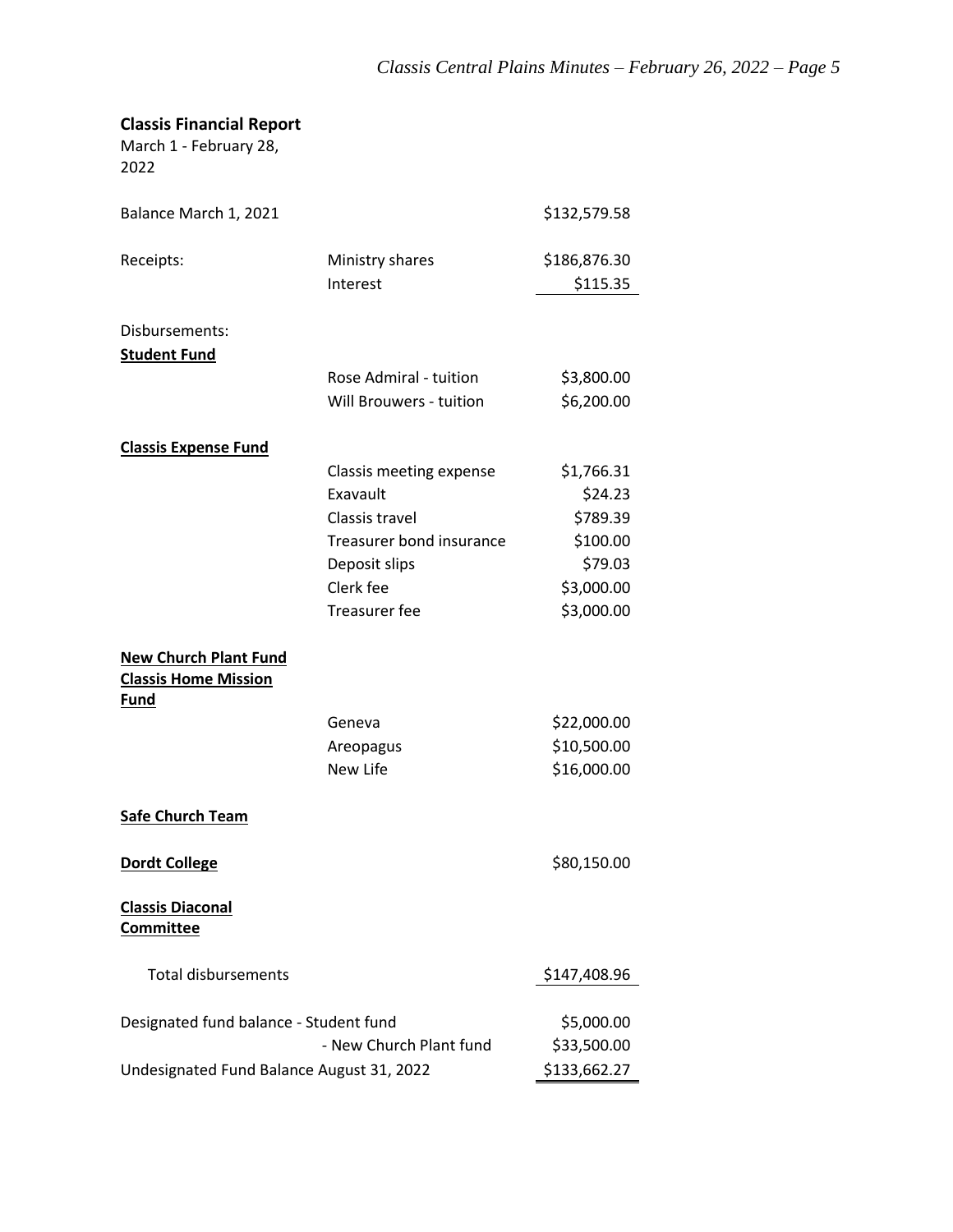## **Classis Ministry Shares**

Individual Church Shares & Remittances March 1. 2021 - February 28, 2022

|                     | Classis       | Pledged       |           |         |
|---------------------|---------------|---------------|-----------|---------|
|                     | Ministry      | Ministry      | Paid      | 2021    |
|                     | <b>Shares</b> | <b>Shares</b> | To Date   | % Paid  |
| Cedar               | 2958.00       | 1450.00       | 1450.00   | 100.00% |
| Peace               | 11934.00      | 3929.00       | 3929.00   | 100.00% |
| Leighton            | 4284.00       |               | 1978.50   | 0.00%   |
| Newton              | 10914.00      | 1600.00       | 1600.00   | 100.00% |
| North Liberty       | 5100.00       | 1500.00       | 1500.00   | 100.00% |
| <b>Bethel</b>       | 10404.00      | 4000.00       | 10000.00  | 250.00% |
| First - Osky        | 29784.00      | 27000.00      | 27000.00  | 100.00% |
| Calvary             | 35394.00      | 21452.00      | 21452.00  | 100.00% |
| Faith               | 25908.00      | 25908.00      | 25335.50  | 97.79%  |
| Connect             | 10710.00      | 5000.00       | 5000.00   | 100.00% |
| Grace               | 3876.00       | 6750.00       | 6814.50   | 100.96% |
| Cornerstone         | 17544.00      | 8520.00       | 8520.00   | 100.00% |
| Peoria              | 14122.00      | 14122.00      | 14122.00  | 100.00% |
| <b>Prairie City</b> | 9792.00       | 1500.00       | 2244.19   | 149.61% |
| Trinity - St. L     | 6732.00       | 1000.00       | 1000.00   | 100.00% |
| Sully               | 27336.00      | 24000.00      | 39762.45  | 165.68% |
| <b>Tracy</b>        | 4488.00       | 4000.00       | 4000.00   | 100.00% |
| Crossroads          | 15096.00      | 9736.00       | 11168.16  | 114.71% |
| Total               |               |               |           |         |
|                     | 246376.00     | 161467.00     | 186876.30 | 115.74% |